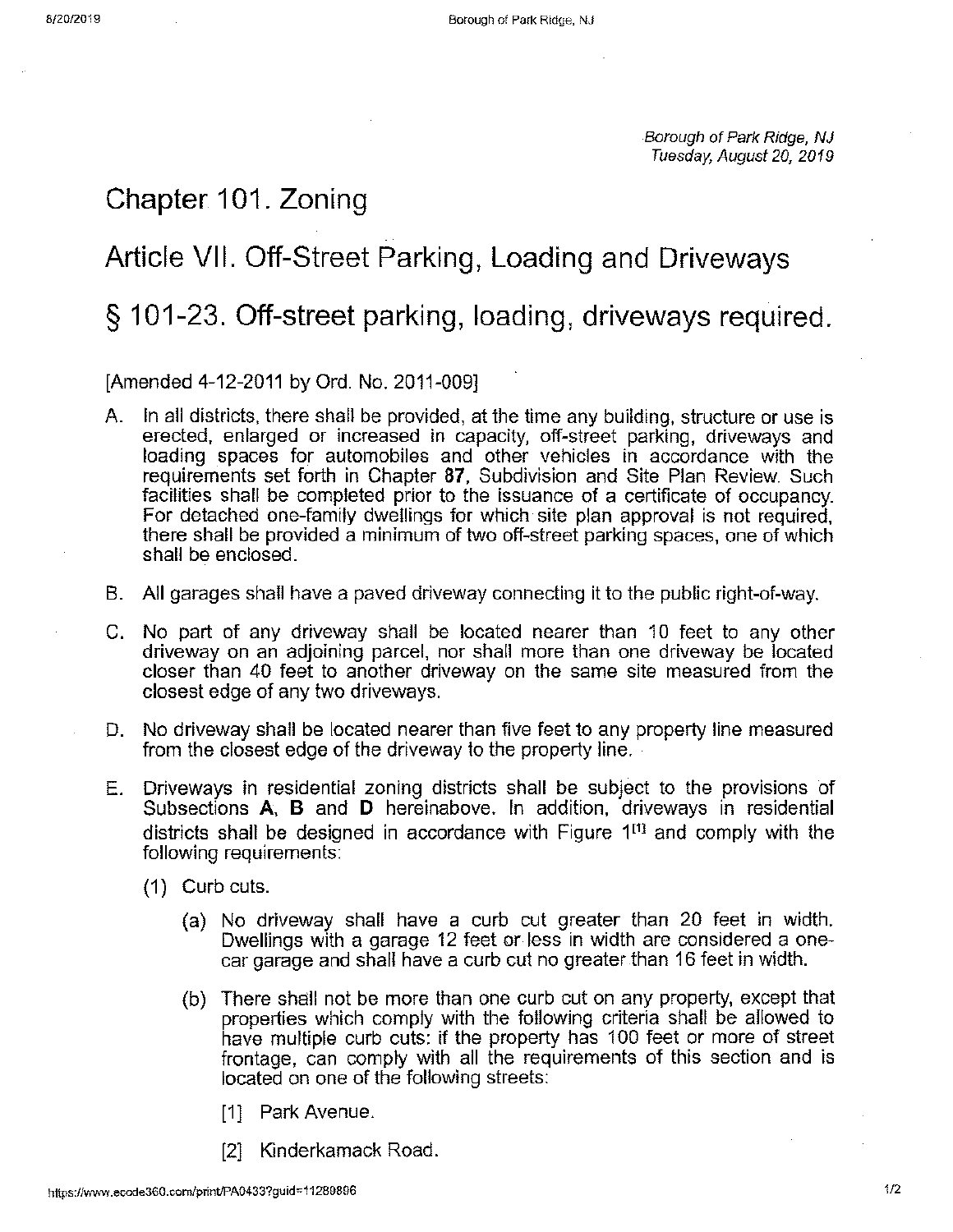- [3] Pascack Road.
- [4] Fremont Avenue.
- [5] Ridge Avenue.
- [6] Grand Avenue.
- [7] Spring Valley Road.
- (2) Pavement width.
	- (a) For a side-loaded garage, the width shall not extend beyond the width of the garage. For a front-loaded garage, the width of the driveway shall not extend beyond the width of the garage, except that the width of the driveway may be extended up to a maximum of two feet beyond the side of the garage which is closest to the interior bf the dwelling.
	- (b) In addition to the width extension permitted in Subsection **E(2)(a)**  above, additional driveway width beyond the width of the garage is permitted in accordance with the following table and Figure 1. For frontloaded garages, said width extension shall not be permitted on the side of the driveway that is closest to the dwelling. For side-loaded garages,. the maximum additional driveway width shall not extend beyond the width of the garage and shall be parallel to the garage door(s) in accordance with Figure  $1.^{[2]}$

| <b>Garage Width</b>  | <b>Maximum Additional Driveway Width</b><br>Permitted |
|----------------------|-------------------------------------------------------|
| (feet)               | (feet)                                                |
| < 12                 | 10                                                    |
| $> 12$ and $\leq 24$ | 8                                                     |
| > 24                 | っ                                                     |

- [2] Editor's Note: The figure pertaining to driveways is included at the end of this chapter.
- (3) Side-loaded garages.
	- (a) For dwellings having side-loading garages, no portion of the driveway which is located in the front yard shall be wider than permitted in the following table:

| <b>Garage Width</b> | Driveway Width |
|---------------------|----------------|
| (feet)<br>$\sim$    | (feet)         |
| < 12                | 16             |
| > 13                | 20             |

[1] Editor's Note: The figure pertaining to driveways is included at the end of this chapter.